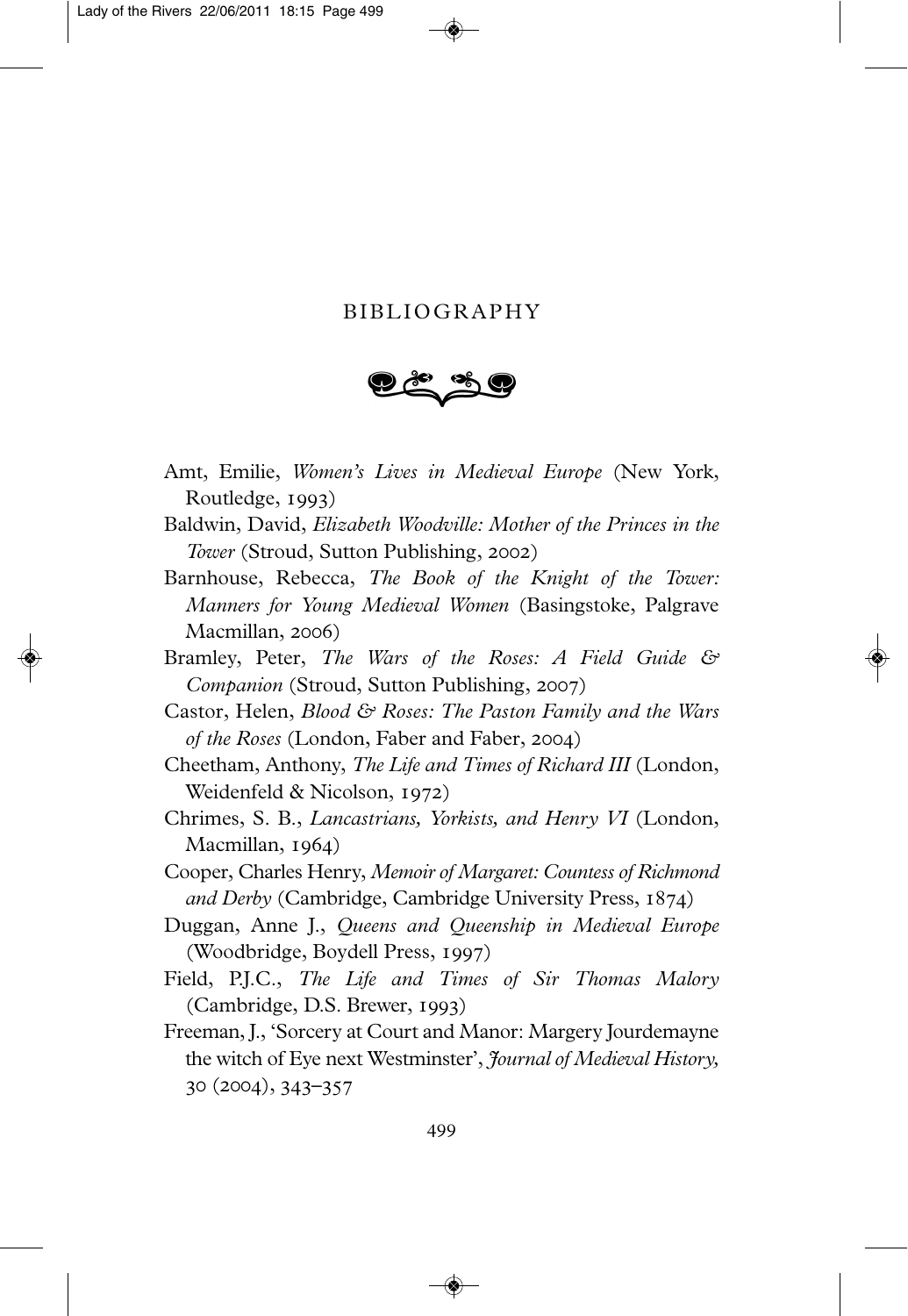## PHILIPPA GREGORY

- Godwin, William, *Lives of the necromancers: or, An account of the most eminent persons in successive ages, who have claimed for themselves, or to whom has been imputed by others, the exercise of magical power* (London, F. J. Mason, 1834)
- Goodman, Anthony, *The Wars of the Roses: Military Activity and English Society 1452-97* (London, Routledge & Kegan Paul, 1981)
- Goodman, Anthony, *The Wars of the Roses: The Soldiers' Experience* (Stroud, Tempus, 2006)
- Griffiths, Ralph A., *The Reign of King Henry VI* (Stroud, Sutton Publishing, 1998)
- Grummitt, David, *The Calais Garrison, War and Military Service in England, 1436-1558* (Woodbridge, Boydell & Brewer, 2008)
- Haswell, Jock, *The Ardent Queen: Margaret of Anjou and the Lancastrian Heritage* (London, Peter Davies, 1976)
- Hicks, Michael, *Warwick the Kingmaker* (London, Blackwell Publishing, 1998)
- Hipshon, David, *Richard III and the Death of Chivalry* (Stroud, The History Press, 2009)
- Hughes, Jonathan, *Arthurian Myths and Alchemy: The Kingship of Edward IV* (Stroud, Sutton Publishing, 2002)
- Jones, Michael. K., and Underwood, Malcolm G., *The King's Mother: Lady Margaret Beaufort, Countess of Richmond and Derby* (Cambridge, Cambridge University Press, 1992)
- Karras, Ruth Mazo, *Sexuality in Medieval Europe: Doing unto Others* (New York, Routledge, 2005)
- Laynesmith, J. L., *The Last Medieval Queens: English Queenship 1445–1503* (Oxford, Oxford University Press, 2004)
- Levine, Nina, 'The Case of Eleanor Cobham: Authorizing History in 2 Henry VI', *Shakespeare Studies*, 22 (1994), 104–121
- Lewis, Katherine J., Menuge, Noel James, Phillips, Kim M. (eds), *Young Medieval Women* (Basingstoke, Palgrave  $Macmillan, 1999)$
- MacGibbon, David, *Elizabeth Woodville (1437-1492): Her Life and Times* (London, Arthur Barker, 1938)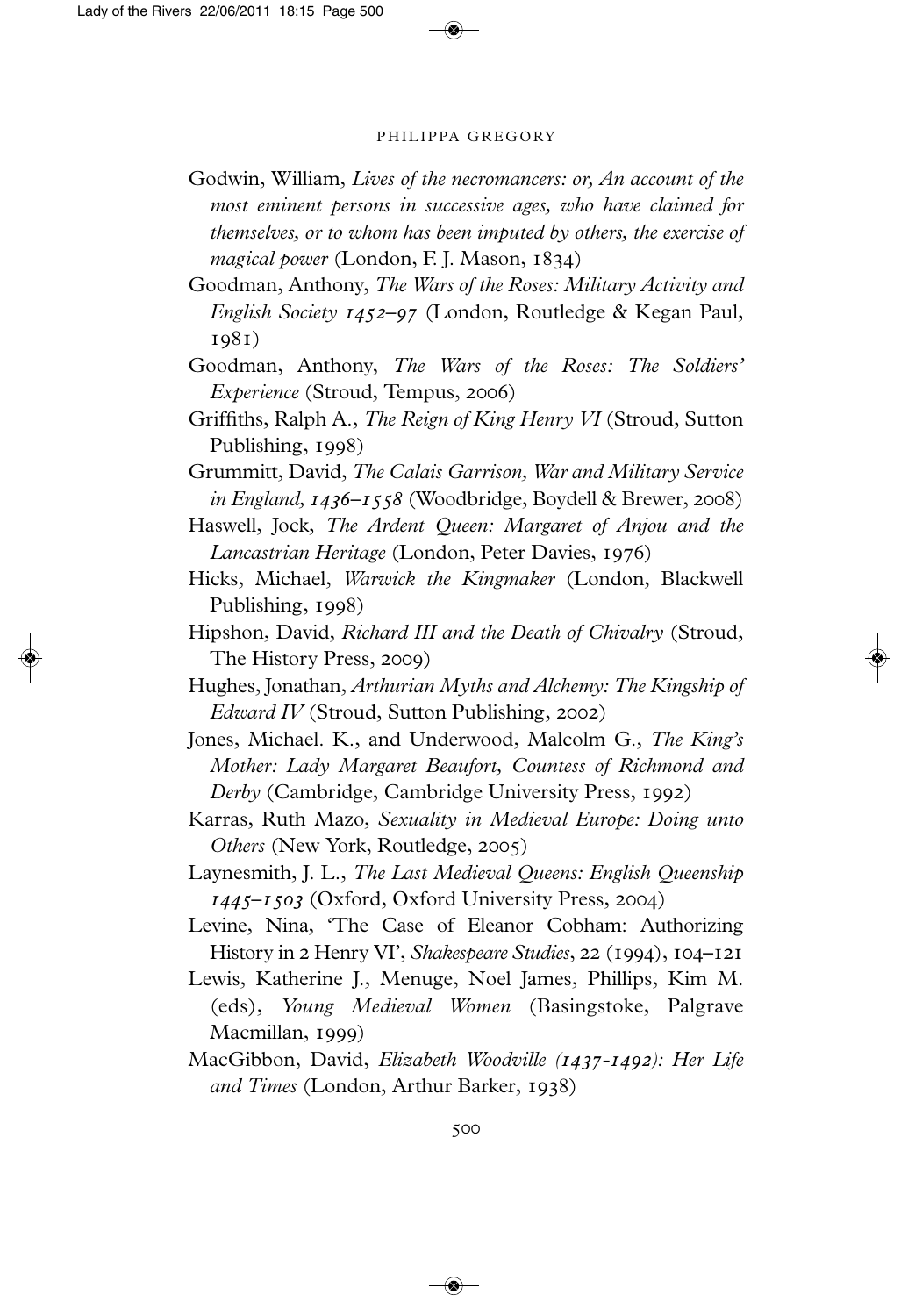## THE LADY OF THE RIVERS

- Martin, Sean, *Alchemy & Alchemists* (London, Pocket Essentials, 2006)
- Maurer, Helen E., *Margaret of Anjou: Queenship and Power in Late Medieval England* (Woodbridge: The Boydell Press, 2003)
- Neillands, Robin, *The Wars of the Roses* (London, Cassell, 1992)
- Newcomer, James, *The Grand Duchy of Luxembourg: The Evolu tion of Nationhood* (Luxembourg, Editions Emile Borschette, 1995)
- Péporté, Pit, *Constructing the Middle Ages: Historiography, Col lective Memory and Nation Building in Luxembourg* (Leiden and Boston, Brill,  $2011$ )
- Phillips, Kim M., *Medieval Maidens: Young women and gender in England, 1270–1540* (Manchester, Manchester University Press, 2003)
- Prestwich, Michael, *Plantagenet England 1225-1360* (Oxford, Clarendon Press, 2005)
- Ross, Charles Derek, *Edward IV* (London, Eyre Methuen, 1974)
- Rubin, Miri, *The Hollow Crown: A History of Britain in the Late Middle Ages* (London, Allen Lane, 2005)
- Seward, Desmond, *A Brief History of The Hundred Years War* (London, Constable, 1973)
- Simon, Linda, *Of Virtue Rare: Margaret Beaufort: Matriarch of the House of Tudor* (Boston, Houghton Mifflin Company, 1982)
- Storey, R. L., *The End of the House of Lancaster* (Stroud, Sutton Publishing, 1999)
- Thomas, Keith, *Religion and the Decline of Magic* (New York, Weidenfeld & Nicolson,  $1971$ )
- Vergil, Polydore and Ellis, Henry, *Three Books of Polydore Vergil's English History: Comprising the Reigns of Henry VI, Edward IV and Richard III* (Kessinger Publishing Legacy Reprint,  $1971$ )
- Ward, Jennifer, *Women in Medieval Europe 1200-1500* (Essex, Pearson Education, 2002)
- Warner, Marina, *Joan of Arc: the image of female heroism* (London, Weidenfeld & Nicolson, 1981)